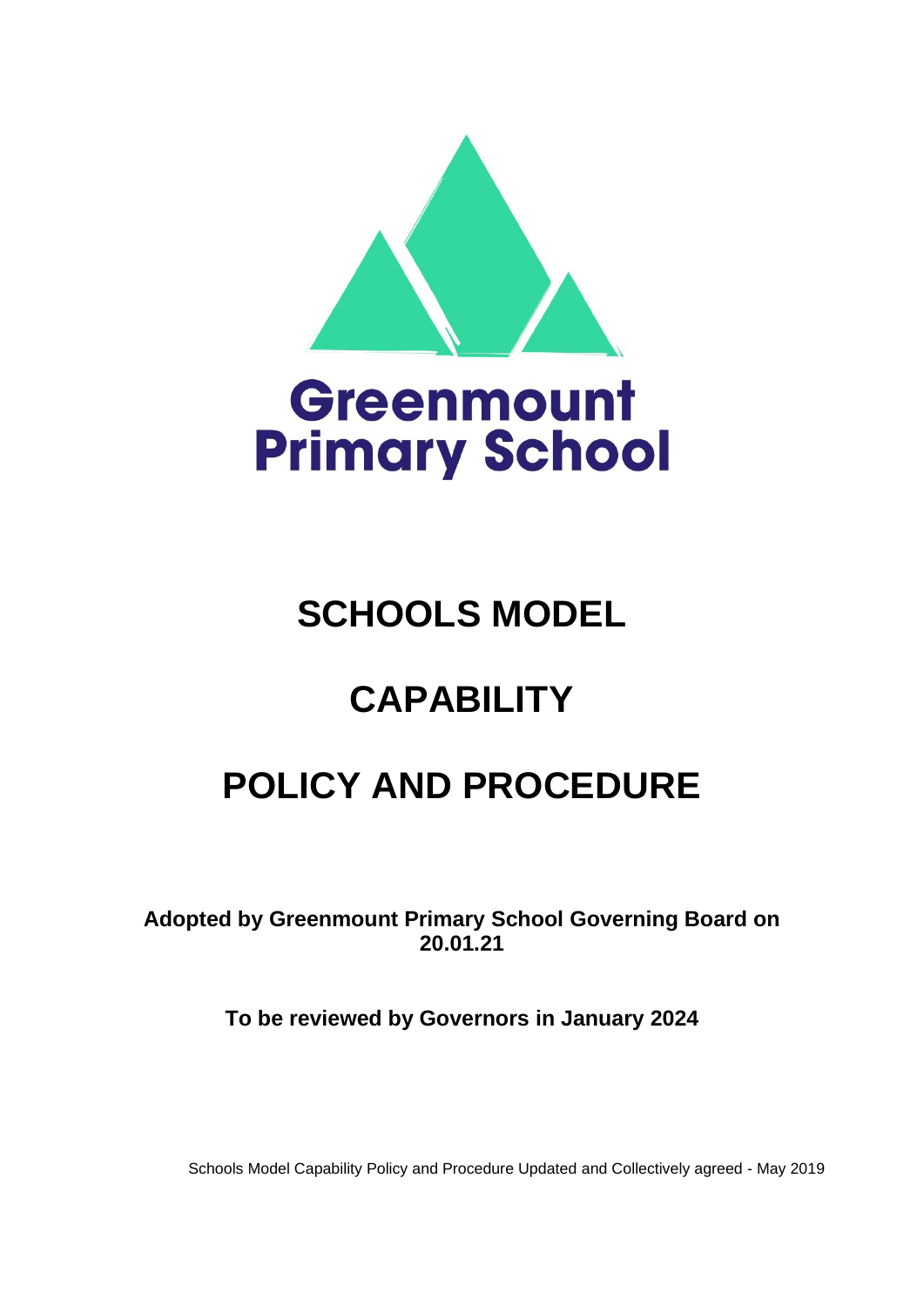### **CONTENTS**

- 1. Introduction
	- 1.1 Scope
	- 1.2 Definition
- 2. Teachers and Headteachers
	- 2.1 National Standards for Headteachers
	- 2.2 Deputy Headteachers and Assistant Headteachers
	- 2.3 Teachers Standards
	- 2.4 Appraisal Cycle
	- 2.5 References
	- 2.6 Newly Qualified Teachers
- 3. Support Staff
- 4. Roles and Responsibilities
	- 4.1 Governing Body
	- 4.2 Headteacher
	- 4.3 School Improvement Service
	- 4.4 Schools HR Team
	- 4.5 Employees
	- 4.6 Trade Unions
- 5. The Procedure
	- 5.1 Prior to Entering the Procedure
	- 5.2 Representation and Notification
	- 5.3 Timescales
	- 5.4 Fast Track Procedure
	- 5.5 Stages of the Procedure
	- 5.6 Formal Stage 1 Meeting
	- 5.7 Formal Stage 1 Review Meeting
	- 5.8 Formal Stage 2 Meeting
	- 5.9 Formal Stage 2 Review Meeting
- 6. Suspension
- 7. The Hearing
	- 7.1 Conduct of the Hearing
	- 7.2 Actions Available to the Panel
- 8. The Appeal
	- 8.1 Actions Available to the Appeals Panel

Appendix 1 – Employment Law and Guidance Relating to Capability Appendix 2 – Action Plan Template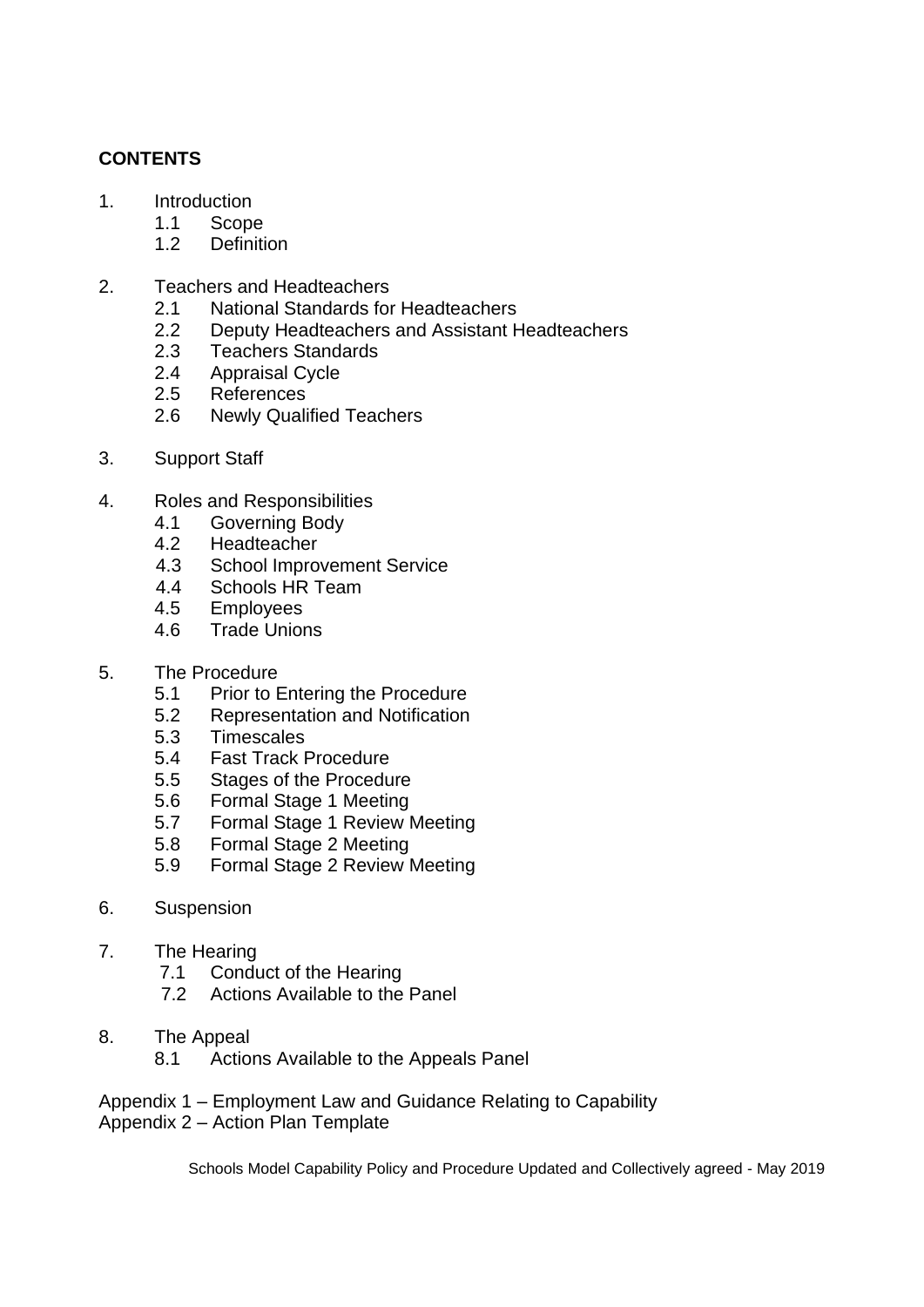### **1. INTRODUCTION**

The School wishes to ensure that all its employees perform their jobs to the best of their ability and that they achieve and maintain a high standard of performance in their work. It is essential that every employee has a current job description and is capable of undertaking the range of duties within it. To this end the School has a Capability Policy and Procedure for matters relating to job performance, where the individual is not meeting the required standard.

### **1.1 SCOPE**

This Procedure applies to all staff including Newly Qualified Teachers employed in county, controlled, maintained and aided schools within Leeds City Council with delegated budgets, where the Governing Body has agreed to its adoption.

### **1.2 DEFINITION**

Capability refers to an individual employee's ability to perform the work expected of them to the required standard. Where concerns emerge with an individual's performance it is essential that these are addressed immediately. Both the School and the employee must understand their responsibilities with regards to achieving an improvement in performance. The aim of this procedure is to ensure that cases of under-performance are dealt with fairly, with the prime objective of improving an individual's performance to the required level.

This Procedure is not intended to be used where poor performance is the result of carelessness, wilful neglect of duty, deliberate failure to carry out reasonable directions or other such actions which can be considered as misconduct. In these cases this should be considered as a potential disciplinary matter, dealt with under the Disciplinary Policy and Procedure adopted by the School.

Where performance issues are related to an employee's ill health the Sickness Absence Management Policy and Procedure should be used; if performance problems are judged to result from misconduct the Disciplinary Policy and Procedure will apply.

Where the Equality Act may apply, reasonable adjustments should be considered in order to provide appropriate support for the employee.

All matters relating to the application of this Procedure must be treated with the utmost discretion and professionalism by all the parties involved.

### **2. HEADTEACHERS AND TEACHERS**

The expectations for all teaching staff are outlined in the School Teachers Pay and Conditions **Document**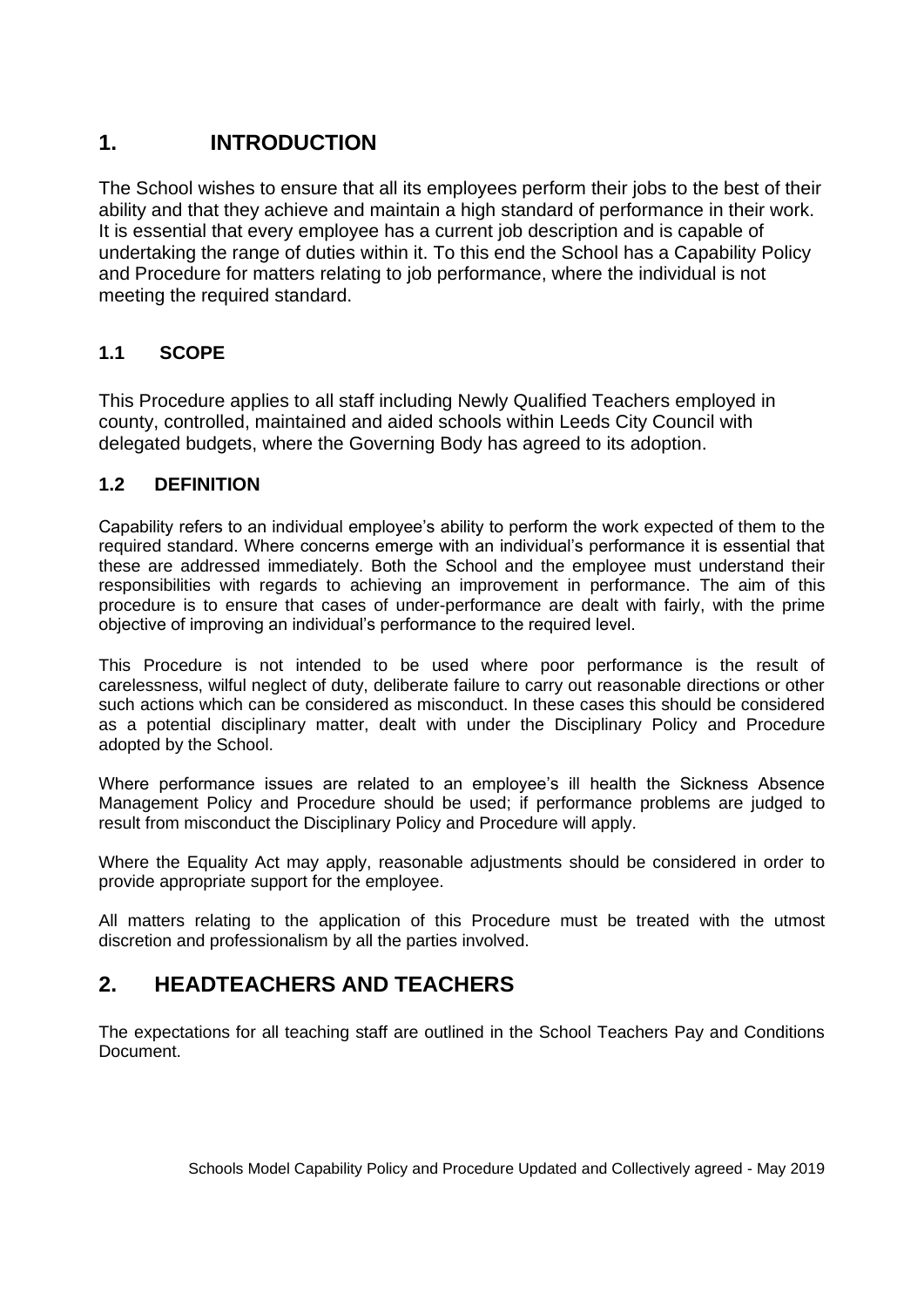### **2.1 NATIONAL STANDARDS FOR HEADTEACHERS**

The National Standards for Headteachers clarify the professional characteristics that Headteachers are required to demonstrate. The Standards embody three key principles, namely that the work of Headteachers should be: learning-centred, focused on leadership and reflect the highest possible professional standards.

### **2.2 DEPUTY HEADTEACHERS AND ASSISTANT HEADTEACHERS**

In addition to carrying out the professional duties of a teacher Deputy Headteachers and Assistant Headteachers will play a major role in formulating the aims and objectives of the School; establishing the policies through which they shall be achieved; managing staff and resources to that end; and monitoring progress towards their development. Deputy Headteachers will undertake the professional duties of the Headteacher in the event of their absence from the School.

### **2.3 TEACHERS STANDARDS**

The Teachers' Standards apply to the vast majority of teachers regardless of their career stage including trainees working towards QTS and all teachers completing their statutory induction period.

The standards define the minimum level of practice expected of trainees and teachers from the point of being awarded QTS.

The standards need to be applied as appropriate to the role and context within which a trainee or teacher is practising. Providers of Initial Teacher Training (ITT) will assess trainees against the standards in a way that is consistent with what could reasonably be expected of a trainee teacher prior to the award of QTS. Providers will need to ensure that their programmes are designed and delivered in such a way as to allow all trainees to meet these standards, as set out in the Secretary of State's *Requirements for Initial Teacher Training*.

Similarly, head teachers (or appraisers) will assess qualified teachers against the standards to a level that is consistent with what should reasonably be expected of a teacher in the relevant role and at the relevant stage of their career (whether a Newly-Qualified Teacher (NQT), mid-career teacher, or a more experienced practitioner). The professional judgement of head teachers and appraisers will therefore be central to appraisal against these standards.

The new standards will be used to assess an NQT's performance at the end of their induction period in employment. The standards themselves do not specify any new or different elements to the expectations placed on NQTs as opposed to those required for the award of QTS. The decision about whether an NQT has met the standards to a satisfactory level at the end of their first year of full employment will therefore need to be made on the basis of what should reasonably be expected of an NQT working in the relevant setting and circumstances, within the framework set out by the standards. That judgement should reflect the expectation that NQTs have effectively consolidated their training, and are demonstrating their ability to meet the standards consistently over a sustained period in their practice.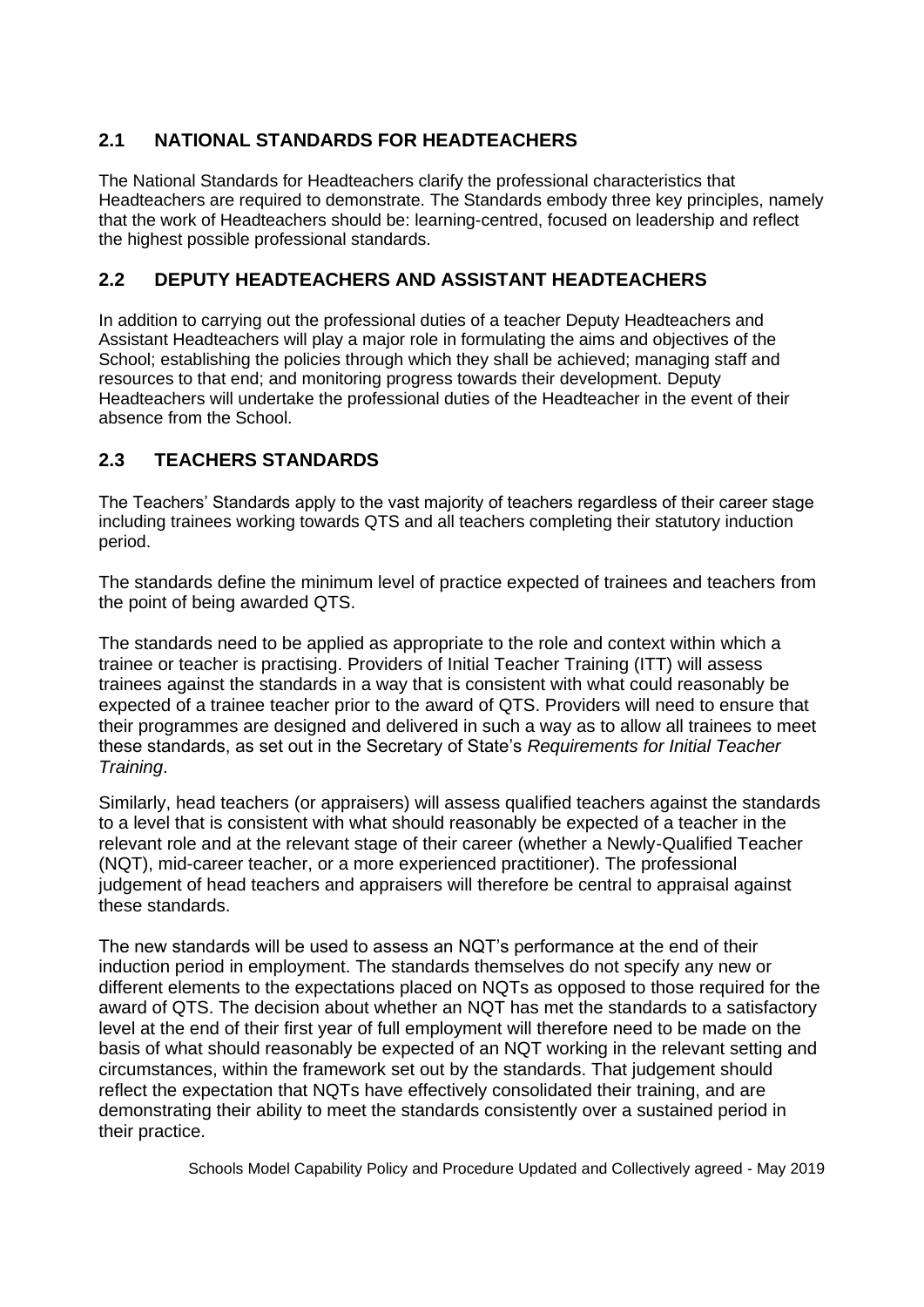Following the period of induction, the standards will continue to define the level of practice at which all qualified teachers are expected to perform.

### **2.4 THE APPRAISAL MANAGEMENT CYCLE**

Teachers and Headteachers who have entered the Capability Procedure will be removed from the Appraisal Cycle.

#### **2.5 REFERENCES**

Under the School Staffing (England) (Amendment) Regulations 2012 the governing body of School A must, at the request of the governing body of School B:-

- (a) Advise in writing whether or not that member of staff has, in the preceding two years, been the subject of the capability procedures and if so;
- (b) Provide written details of the concerns which gave rise to this, the duration of the proceedings and their outcome.

### **2.6 NEWLY QUALIFIED TEACHERS (NQTs)**

The Named Person of the Appropriate Body should be informed where there is serious concern regarding an NQT's progress.

In particularly serious cases of unsatisfactory progress the Headteacher/Designated Person can instigate the Capability Procedure before the end of the induction period. The current guidance sets out the actions that must have taken place before the Capability Procedure can be instigated The Capability Procedure will not replace the induction process but will be in parallel with it. In such cases the NQT will be monitored against the Teacher Standards as outlined in 2.3. The time scale for any objectives set or action taken must be appropriate to the induction period.

If an NQT is dismissed on grounds of capability before the end of the induction period they may be able to seek suitable employment to complete their induction at another institution. In such cases, the Appropriate Body should pass on any induction records, documentation and assessments, including interim assessments, to the new school and the new Appropriate Body, so that appropriate support can be provided.

### **3. SUPPORT STAFF**

For the purpose of this Procedure 'Support Staff' includes all staff working within the School other than Teachers and Headteachers, e.g. Administrators; Superintendents; Teaching Assistants; Learning Mentors.

Support staff development in schools is essential. Staff should be included in a performance management cycle reflecting the timescales and procedures followed for the performance management of Teachers. Clear job descriptions should be provided and reviewed annually. If performance issues are identified as part of the appraisal cycle, support staff will enter the Capability Procedure.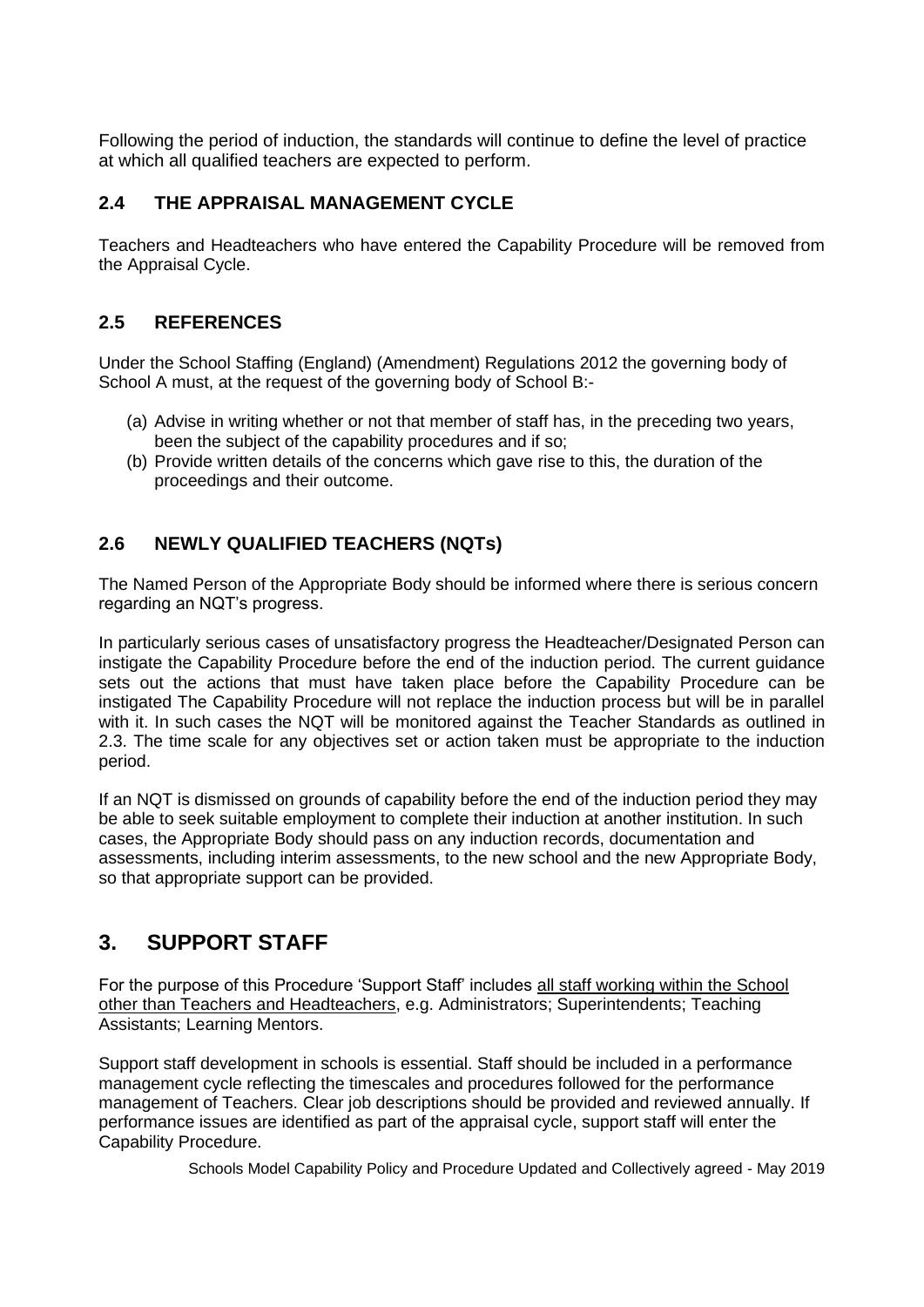Although it is expected that support staff would be included in the appraisal cycle at the School it is recognised that on occasion this may not be the case. In such circumstances performance concerns should have been raised appropriately during the school year for example at meetings with line managers or in the course of day to day management. Proper consideration should be given to issues such as task allocation, workload and work patterns prior to entry to this Procedure.

## **4. ROLES AND RESPONSIBILITIES**

### **4.1 THE GOVERNING BODY**

Responsibility for initiating this Procedure rests with the Governing Body in relation to capability concerns over the Headteacher. In such cases the Governing Body should seek the help of the School Improvement Service and LCC Schools HR team. Where it is not possible for a Governor to deal with the case, the School Improvement Service or LCC Schools HR will provide a Designated Person at the request of the Governing Body If an individual Governor has been designated to deal with the matter, that Governor will not be a member of any panel which may subsequently be convened to consider the matter.

### **4.2 HEADTEACHERS**

Responsibility for initiating this Procedure for all other members of staff lies with the Headteacher. In certain circumstances, the Headteacher may delegate the management of the case to a line manager who has day-to-day oversight of the employee or to whom the employee reports directly. This person will be referred to as the Designated Person.

One person should have overall responsibility for the management of the case to ensure consistency. Consideration should be given as to who should be present at meetings within the Procedure, for example, if the Headteacher/Designated Person requires input from a line manager they should gather this information prior to the meeting or invite the line manager to enter the meeting briefly to provide the necessary input. It is not appropriate to involve any more members of staff than is strictly necessary.

### **4.3 THE SCHOOL IMPROVEMENT SERVICE**

In all cases where a Teacher or a Headteacher's capability is in question the School should seek advice from the School Improvement Service. The Service will allocate a School Improvement Adviser who will provide support and advice to the Headteacher/Designated Person with regards to standards, assessment and evidence gathering, including classroom observation if required. The School Improvement Adviser may be requested to be present at the formal stage meetings and may provide expert witness evidence at any hearing either in writing or in person.

### **4.4 SCHOOLS HR TEAM**

Schools Model Capability Policy and Procedure Updated and Collectively agreed - May 2019 LCC Schools HR should be contacted if the Headteacher is considering applying the Capability Procedure or when the Governing Body has concerns over the Headteacher's performance. LCC Schools HR will support the Headteacher/Designated Person at all stages of the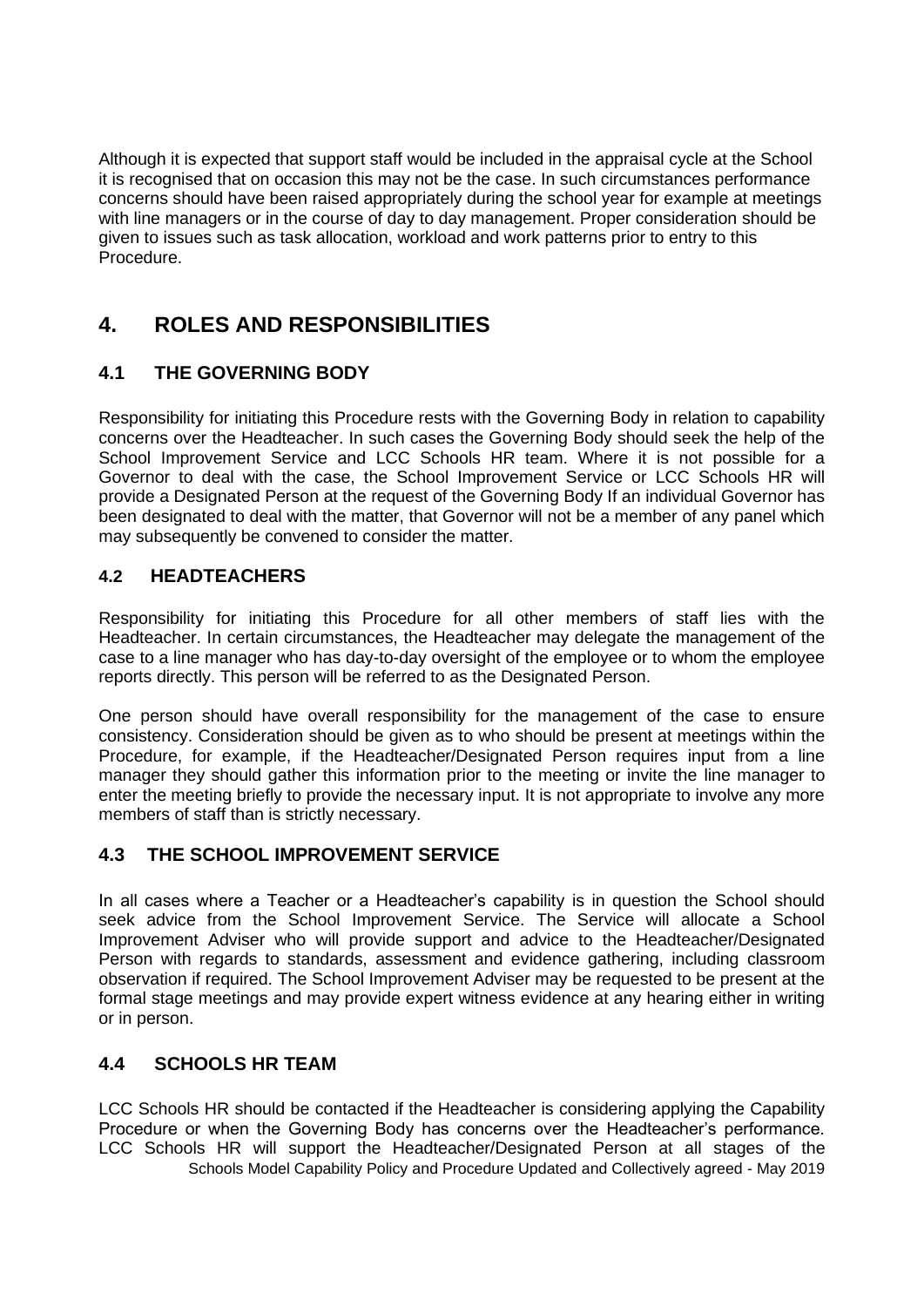Procedure including the Hearing and the appeal subject to the Service Level Agreement purchased by the School.

#### **4.5 EMPLOYEE**

The employee is expected to cooperate with the Procedure and make appropriate efforts to improve their performance to the required standard as agreed at each stage of the Procedure. If the employee is also a Trade Union Representative normal procedures apply. However, no formal action should be taken until the circumstances of the case have been discussed with a senior Trade Union Representative or full-time official. A Trade Union official includes any employee elected or selected under Trade Union rules to represent other members.

### **4.6 TRADE UNIONS**

A Trade Union may represent their member and attend meetings at all stages of the Procedure.

## **5. THE PROCEDURE**

Entry into the Procedure should not come as a surprise to the employee. Performance concerns should have been raised appropriately during the school year i.e. as part of the performance review process, in meetings with line managers or in the course of day to day management.

Where the provisions of the school's Appraisal Policy do not lead to a satisfactory improvement in performance the Capability Procedures should be followed. **It is expected that the employee will have been alerted to the possibility of entering the Procedure at an appropriate stage prior to being invited to a Formal Stage 1 Meeting.**

The Headteacher/Designated Person will be expected to demonstrate reasonable grounds for deciding to enter into the Capability Procedure with an employee. It is expected that the Schools HR Team will be contacted at this point to discuss the concerns that the Headteacher/Designated Person has.

### **5.1 PRIOR TO ENTERING THE PROCEDURE**

Prior to entering the Procedure the Headteacher/Designated Person should gather evidence to demonstrate that:-

- the employee has been informed of the performance required of them and that this is in accordance with their job description
- the employee has been provided with the appropriate training and support in order to achieve the required level of performance.
- despite the above the employee is failing to achieve the required level of performance.

Evidence should be provided to the member of staff at each stage of the procedure to support any actions taken in relation to areas of performance where there are concerns.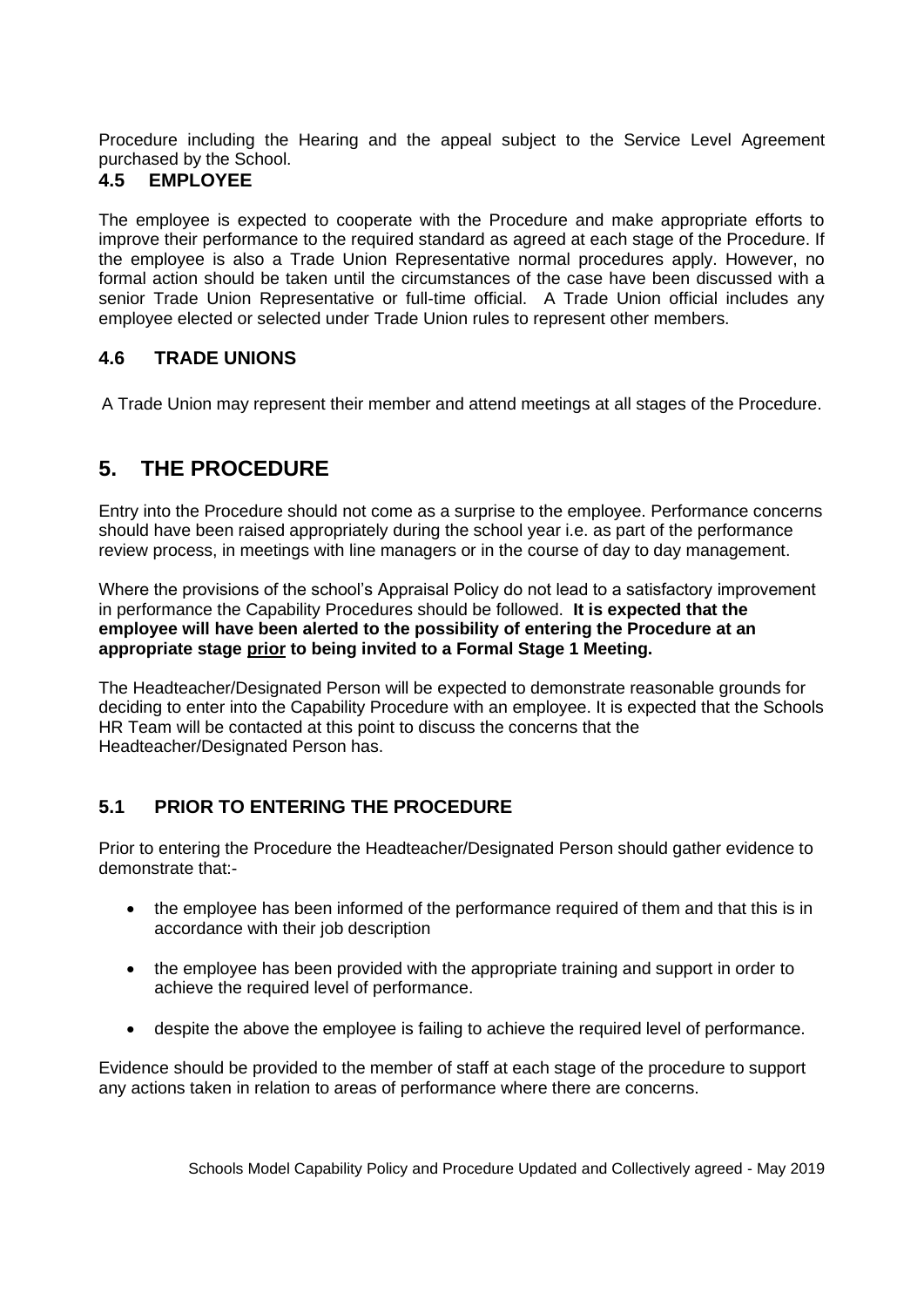Where concerns have been raised that the teacher is experiencing difficulties, it is expected that normal performance management procedures will have been followed and where appropriate, a period of informal support offered, under 5.7 of the Appraisal Policy.

It should be borne in mind that a sudden deterioration in standard of work could be the result of job-related or personal factors which could be of a temporary nature. Such problems may either be overcome by discussion and support, or understood and accepted as transient.

The Headteacher/Designated Person should also consider whether there has been any significant change in job duties or other school circumstances which might account for the employee's performance.

### **5.2 REPRESENTATION AND NOTIFICATION**

Prior to any meeting taking place under the Capability Procedure, the employee should receive a letter stating that they have entered the Procedure and briefly outlining the areas of concern. The letter should be received at least three working days prior to any meeting. A copy of the Capability Policy should be enclosed with the letter.

Following each meeting within the Procedure, the employee should be provided with a letter outlining what has been agreed no later than three working days after the meeting.

At all stages of the Procedure, the employee has the right to be accompanied by a Trade Union Representative or a work colleague not emploved in a legal capacity.

The Headteacher/Designated Person shall be accompanied by LCC Schools HR. A School Improvement Adviser may attend at the formal stage if the employee concerned is a Teacher or a Headteacher.

In the event of a Hearing being convened the employee would be given 7 working days notice in writing.

### **5.3 TIMESCALES**

The appropriate length of time for each stage within the Procedure will be decided by the Headteacher/Designated Person with advice from LCC Schools HR. Every effort will be made at the meeting to agree the timescale with the employee and their representative. If it is not possible to do so the Headteacher/Designated Person has the right to impose a timescale. Any points of disagreement will be recorded.

The maximum period for improvement for each of the two stages should not normally be more than 16 working weeks. Therefore the maximum period for the whole Procedure will be not normally be more than 32 working weeks in total. There is provision for an interim review meeting within each stage of the Procedure. This meeting must take place no more than 8 weeks into the procedure. The purpose of the meeting is to monitor progress and to provide support. It is not the purpose of the interim review meeting to provide for any extension of the time period for improvement at any stage of the Procedure.

In some circumstances, for example, where the Headteacher/Designated Person needs to consider performance over a particular period of the school year or with a particular group of pupils; or where there has been some improvement but not a sufficient amount; the period for improvement may be extended in the Review Meeting at any stage of the Procedure.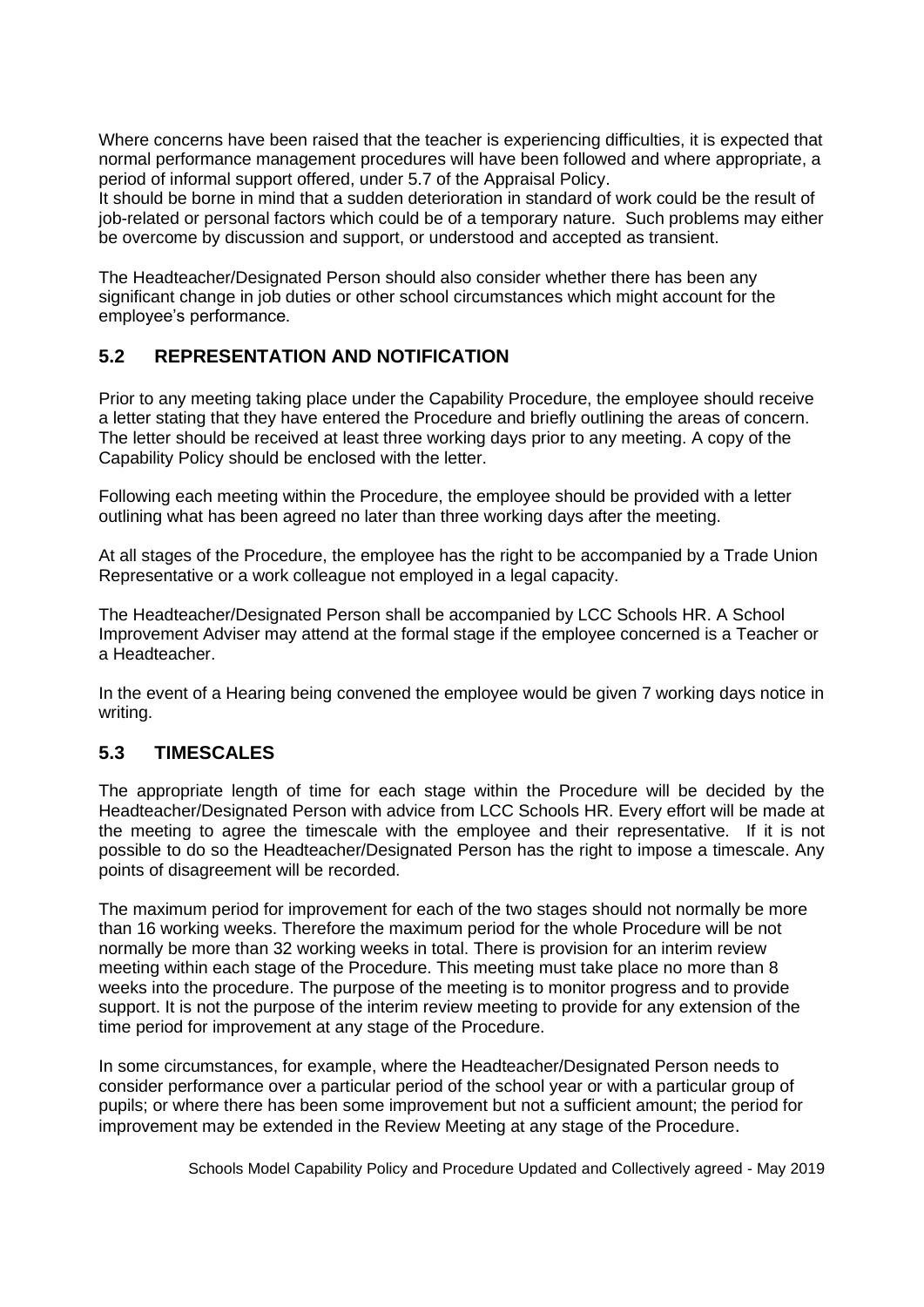### **5.4 FAST TRACK PROCEDURE**

In extreme cases where it can be clearly demonstrated that the education of pupils and/or the efficient and effective functioning of the School is being jeopardised or undermined the Procedure can be 'fast-tracked'. In these cases the period for improvement will be no more than four working weeks at each stage; eight working weeks in total. The Fast Track Procedure will normally be used where there are performance concerns about teaching staff.

### **5.5 STAGES OF THE PROCEDURE**



#### **5.6 FORMAL STAGE 1 MEETING**

Prior to entry into the Formal Stage 2 of the Procedure, the School should follow a Formal Stage 1 process with the employee as outlined below. A meeting should be convened using the following guidelines:-

- **Discuss those aspects of work performance that do not meet the required standards**: The Headteacher/Designated Person should bring to the employee's attention the performance expectations, referring to the employee's job description, performance records or evidence of concern as appropriate.
- **Listen to the employee's response**: The Headteacher/Designated Person should give the employee an opportunity to respond, provide an explanation and to refer to any mitigating circumstances that have led to this situation.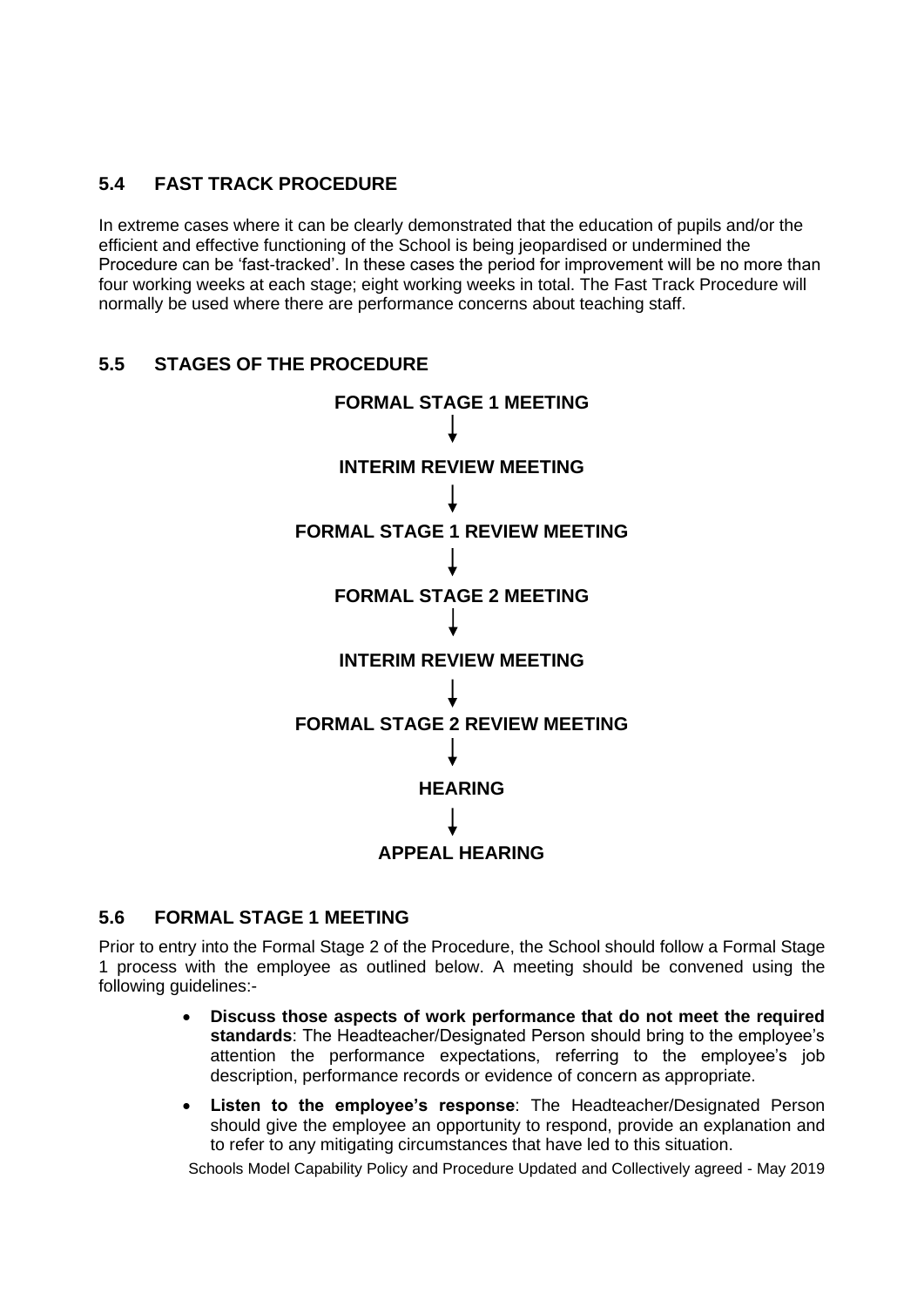**Identify any support or training required:** Any support, training or other resources required by the employee should be identified to assist the individual in achieving the required level of performance. This may entail support from a more experienced professional in a mentoring or coaching capacity.

Support or training given to ensure improved performance in a particular area must have been instigated before the employee is monitored in this area.

- **Identify and agree targets:** The Headteacher/Designated Person should identify specific targets using the SMARTER principle (Specific, Measurable, Achievable, Realistic, Time-Related, Evaluated and Reviewed). They must explain clearly the level of improvement required. Agreement will be sought but in the event of a disagreement the Headteacher/Designated Person will make the final decision about the appropriate targets. Any disagreement will be recorded. If observations are to be included as part of the target-setting the number of observations and the weeks in which they will take place should be agreed at this stage.
- **Identify the timetable for improvement** and agree how the employee's progress will be monitored. This will normally be done by means of regular review meetings with the Headteacher/Designated Person and may include observation of the employee's work.
- **Agree Action Plan.** An action plan should be produced by the Headteacher/Designated Person in writing identifying the specific areas of performance that are unsatisfactory, the level of improvement required, the support to be provided to the employee, the timescales for improvement and the review date.
- **Record keeping and evidence gathering**. It is expected that the Headteacher/Designated Person will ensure clear and structured information gathering and systematic recording during monitoring periods.

If at any stage during the monitoring period, the employee has concerns regarding the provision of any support, training or other resources that have been identified during the Formal Stage 1 they must raise this issue at the earliest possible opportunity.

Although every effort should be made to reach agreement, should the employee disagree that they should be in the Procedure or at a particular stage within the Procedure, the Head Teacher/Designated Person has the right to impose it since the Capability Procedure forms part of the employee's terms and conditions of employment. Any points of disagreement should be recorded.

### **5.7 FORMAL STAGE 1 REVIEW MEETING**

At the end of the monitoring period, a Formal Stage 1 Review Meeting should be arranged to review the employee's progress against the agreed targets.

If the employee's performance has improved to the required level they will be removed from the Procedure. However, if within a twelve-month period the employee's performance falls below an acceptable level, the Headteacher/Designated Person may re-introduce the Procedure, commencing at the point which is deemed appropriate in light of previous action.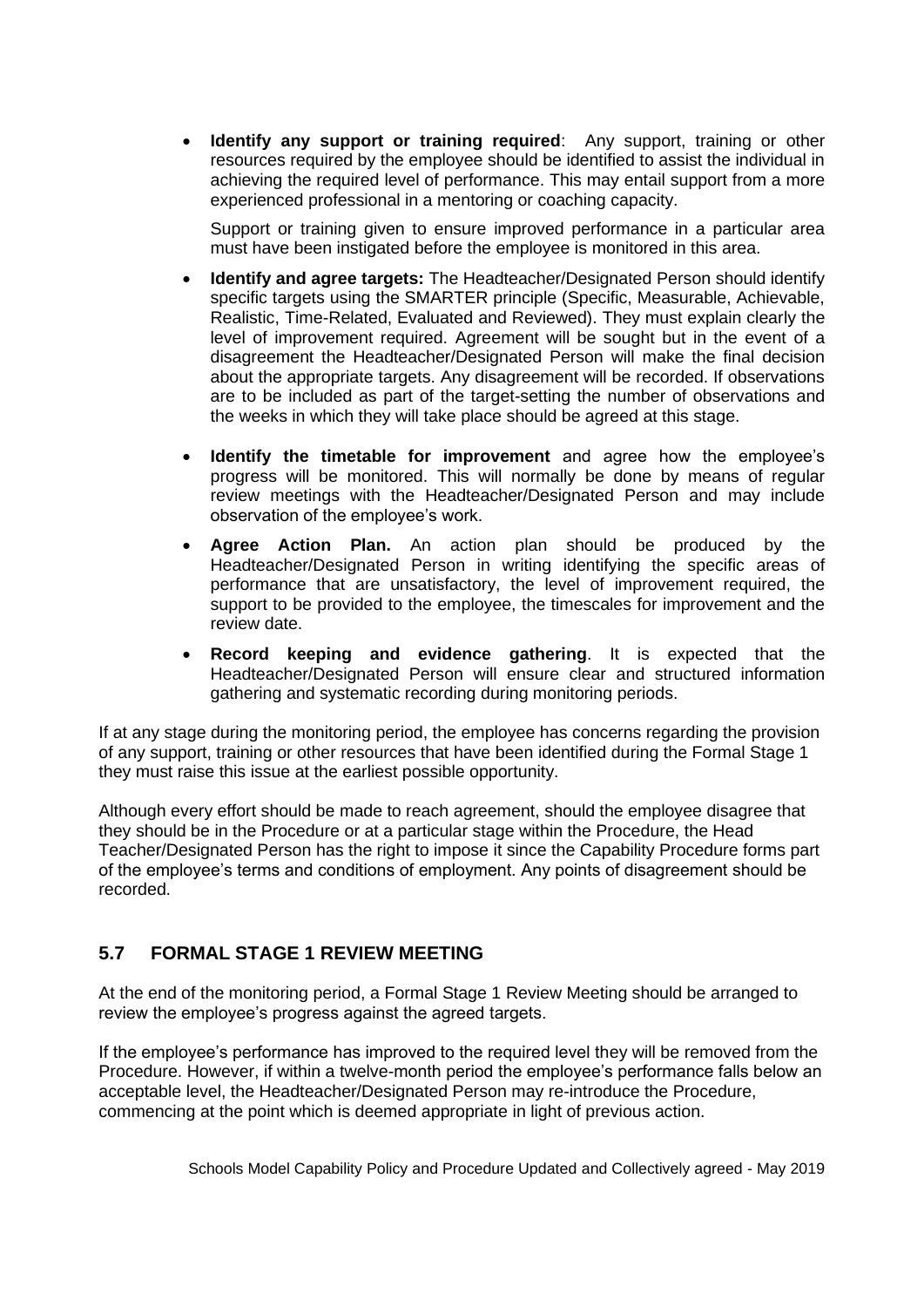If it is felt that no significant improvement has been made a Formal Stage 2 Meeting should be arranged.

#### **5.8 FORMAL STAGE 2 MEETING**

The same process should be followed at this meeting as outlined in Formal Stage 1 above:-

- Discuss those aspects of work performance that do not meet the required standards
- Listen to the employee's response
- Identify any support or training required
- Identify and (where possible) agree targets
- Identify the timetable for improvement
- Agree Action Plan

It should be made clear that this stage that the meeting represents the beginning of the formal stage of the Procedure and that failure to improve may result in a Hearing at which the employee may be dismissed.

#### **5.9 FORMAL STAGE 2 REVIEW MEETING**

At the end of the agreed monitoring period a Formal Stage 2 Review Meeting should be arranged to review the employee's progress against the agreed targets.

If the employee's performance has improved to the required level they will be removed from the Procedure. However, if within a twelve-month period the employee's performance falls below an acceptable level, the Headteacher/Designated Person may re-introduce the Procedure, commencing at the point which is deemed appropriate in the light of previous action.

If there is evidence that insufficient improvement has been made a Hearing will be arranged.

### **6. SUSPENSION**

Once the Headteacher/Governing Body has decided to call a hearing where the employee's dismissal is to be considered, it may be appropriate to suspend the employee from duty pending the Hearing. In all cases, the advice of the Schools HR Team should be sought before a decision to suspend is made.

Suspension should not be undertaken without good reason. It may occur in the following circumstances:-

• Where it can be clearly demonstrated that the education of pupils and/or the efficient and effective functioning of the School is being jeopardised or undermined.

Suspension is at full pay, and without prejudice pending the outcome of the Hearing.

Where the Chair of Governors decides to suspend the Headteacher the matter should be reported to the Governing Body and the Head of Service, LCC Schools HR. The implications for the continued management of the School need to be considered at this stage by the Governing Body, including the acting up arrangements in the absence of the Headteacher.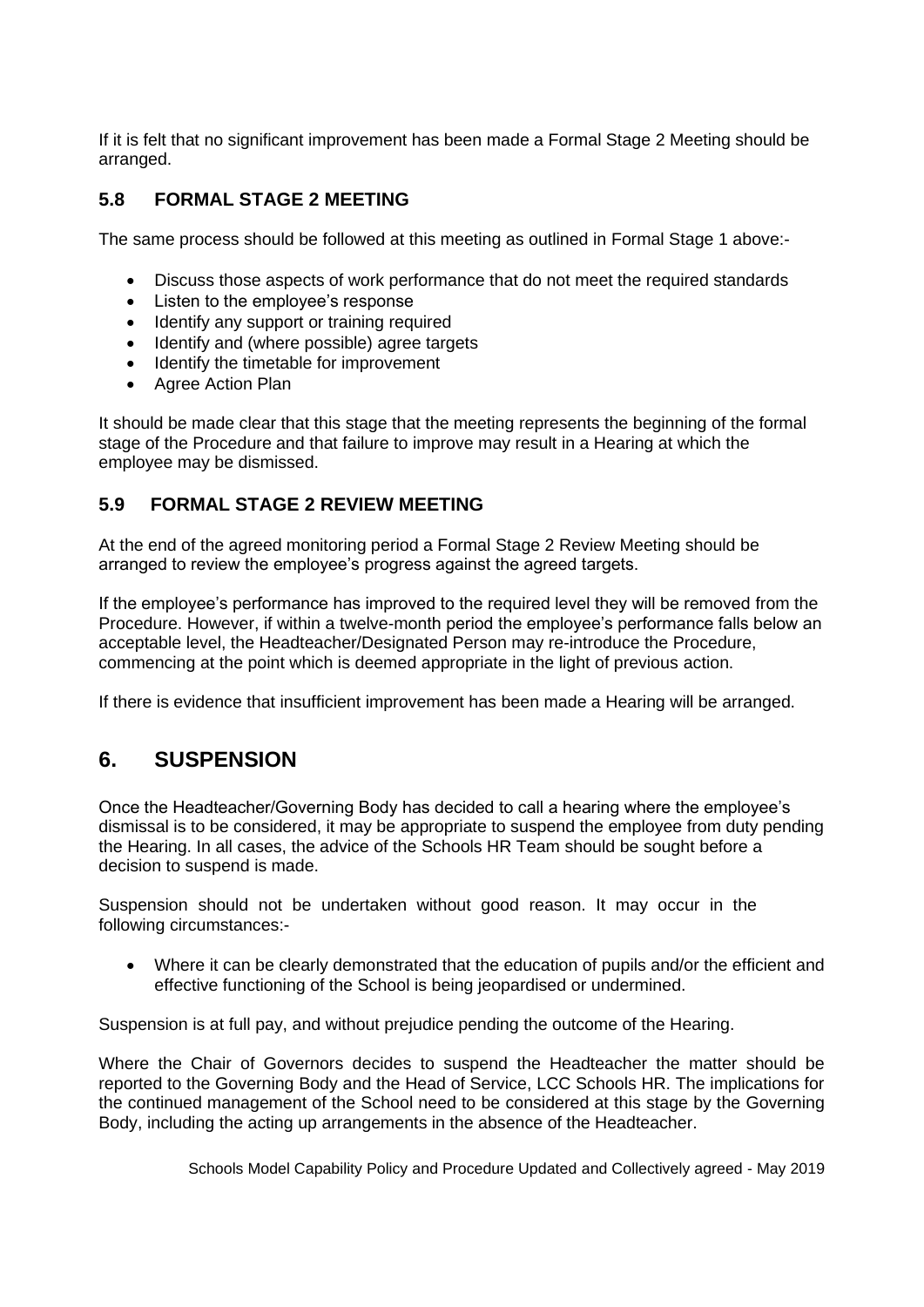Where the suspension of an employee is being considered, the Headteacher should arrange a meeting with the employee as soon as possible. They should be informed that the purpose of the meeting is to consider possible suspension. They may be accompanied at the meeting by a Union Representative or work colleague not employed in a legal capacity. The School will seek to hold the meeting within 48 hours. It is the employee's responsibility to organise appropriate representation within these timescales.

The employee where accompanied, should be offered the opportunity of a brief meeting with their Union Representative before the meeting. At the meeting the employee should be given relevant information, including reasons for any proposed suspension. The employee should be given an opportunity to make representation concerning the suspension. A brief adjournment should be offered to the employee prior to their making a response.

Where a decision to suspend has been taken, the employee will be advised of this verbally by the Headteacher/Chair of Governors in the meeting and will receive written confirmation detailing the reasons for the suspension as soon as possible.

Following suspension the Headteacher/Chair of Governors should be conscious of the need to expedite matters as quickly as possible.

It may be appropriate to ask the employee whether welfare counselling or the support of the Leeds City Council's Occupational Health Service would be helpful.

### **7. THE HEARING**

The Hearing will take place before a panel of three members of the Governing Body of the School. The adviser to the Panel will be responsible for convening a Hearing to consider the employee's dismissal. The employee will be given at least seven working days notice in writing of the date, time and place of the Hearing

The letter inviting the employee to attend will contain details of the areas of performance which are to be considered and will inform the employee of their right to be accompanied by a Union Representative or work colleague not employed in a legal capacity. Copies of any documentation to be considered at the Hearing and details of any witnesses to be called will be enclosed with the letter. The employee will be advised that a possible outcome of the Hearing could be their dismissal.

If the employee wishes to present documentary evidence to the panel or to call witnesses, details of these should be provided to the Adviser to the Panel no later than three working days in advance of the Hearing.

### **7.1 CONDUCT OF THE HEARING**

The conduct of the Hearing will follow the same format as the LCC Schools agreed disciplinary procedures, namely:

• The case for the School will be presented by the Headteacher/Designated Person by some other senior member of staff or by an officer from LCC Schools HR, calling witnesses and referring to documentation.. In the cases of Teachers and Headteachers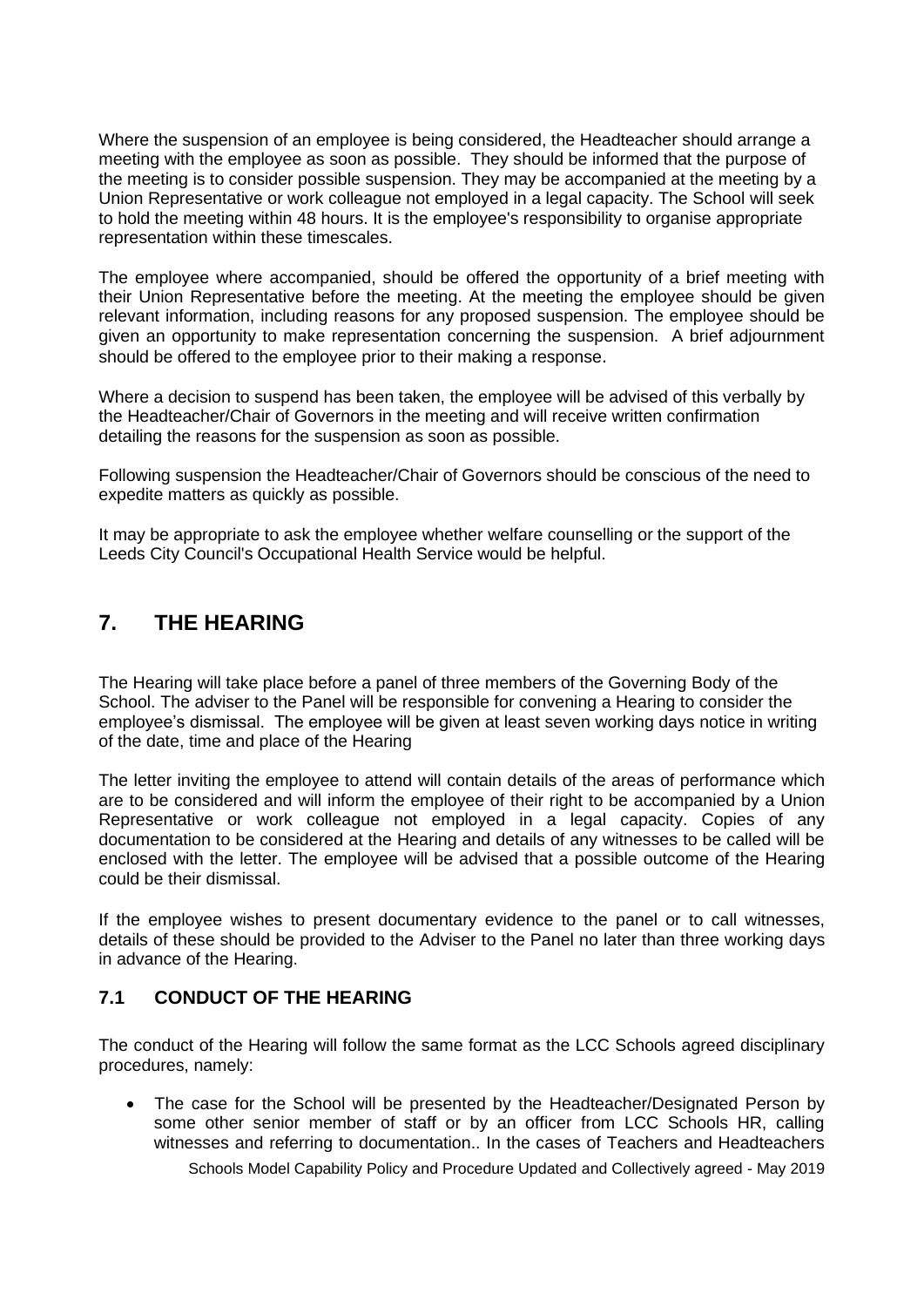the School Improvement Adviser may be called as an expert witness or asked to provide written evidence.

- The employee or their representative may question any witnesses called.
- The person presenting the School's case may re-examine the witnesses.
- The panel may ask questions of the witnesses.
- The person presenting the School's case may be questioned by the employee or his/her representative, and by the panel.
- The employee or his/her representative will then respond, calling witnesses and referring to documentation, if appropriate.
- Witnesses may be questioned by the School's representative, re-examined by the employee or his/her representative and questioned by the panel, as above.
- The School's representative, then the employee or his/her representative, will sum up.
- Both parties will withdraw while the panel considers what action should be taken. Wherever possible the Chair of the Panel should advise the employee verbally. The decision should be confirmed in writing no later than three working days after the hearing. The employee will be notified of his/her right to appeal against the decision of the panel.

#### **7.2 ACTIONS AVAILABLE TO THE PANEL**

The options available to the panel are as follows:-

- a) No further action
- b) A further period of monitoring and review be undertaken. If this results in a second Hearing, the case should be heard, if possible, by the same panel of Governors. If the required level of performance improvement is achieved, then the procedure will cease.
- c) Dismissed on the grounds of incapability identified through inadequate performance.
- d) Redeployment. The employee may be offered redeployment to a different post within the School, if one is available as an alternative to dismissal. If the post is on a lower grade, there will be no entitlement to protection of salary. This option is contingent upon there being a vacant existing post in the school staffing structure
- e) Reduction of responsibility. This option may be linked to the redeployment option but could also apply to the post currently held by the employee. Again salary protection will not apply in such circumstances.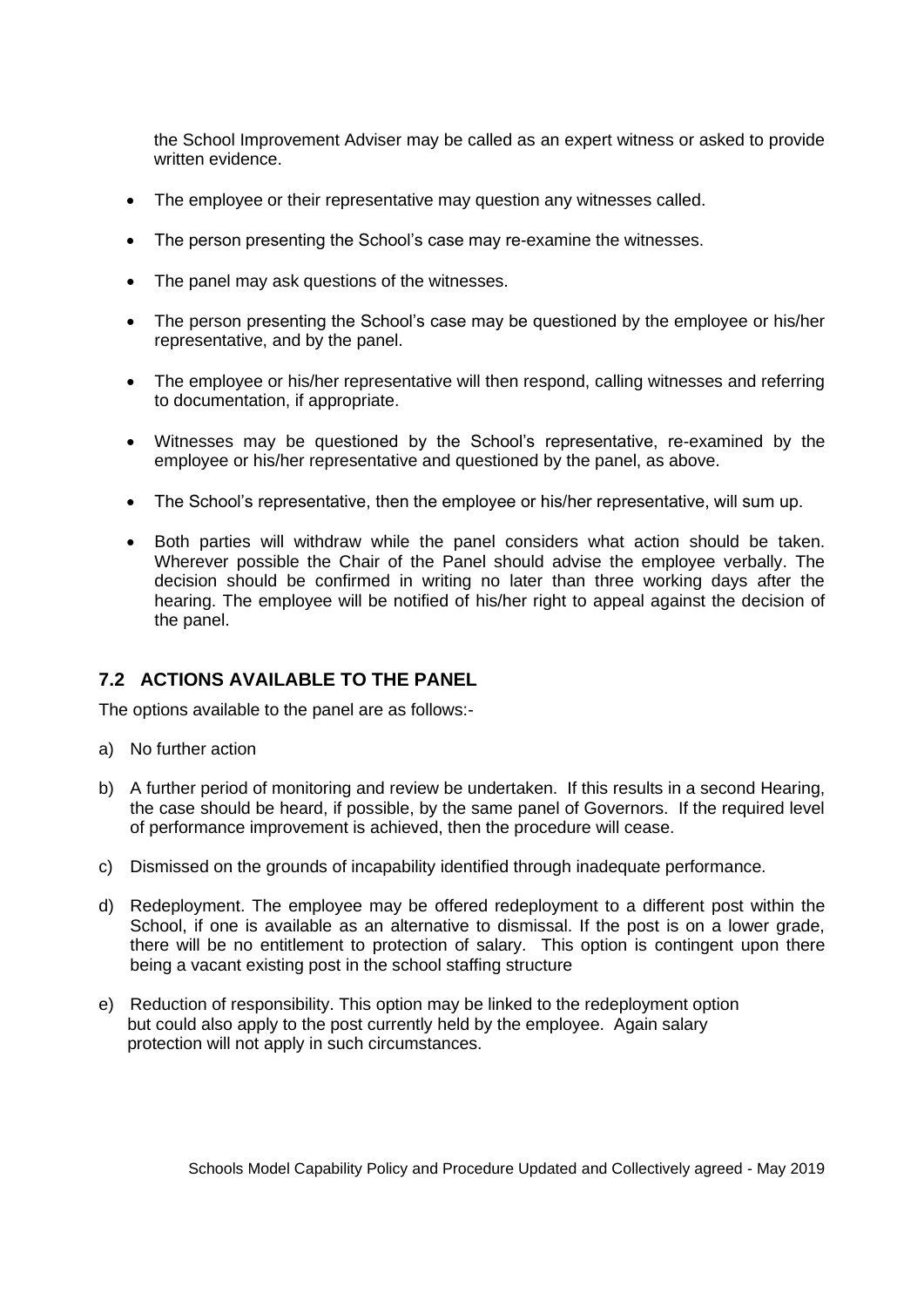### **8. THE APPEAL**

Any appeal must be made in writing to the adviser to the panel within 10 working days of receipt of written notification of the panel's decision.

Any appeal will be heard by a second panel of three different Governors from the School. The appeal will be conducted in the same way as the Hearing.

An Appeal Hearing will be arranged within 20 working days of receipt of the notice to appeal, but giving at least seven working days' notice of the date of the Hearing.

The Chair of the Panel which made the original decision may be invited by either side to attend the appeal Hearing as a witness.

#### **8.1 ACTIONS AVAILABLE TO THE APPEALS PANEL**

The options available to the Appeal Panel are as follows:-

- a) To uphold the appeal. In this case the employee will be reinstated and formal procedures will cease. However it is expected that clear advice will be provided for both the Headteacher/Designated Person and the employee, in relation to the performance management of the employee going forward to ensure a sustained level of required performance.
- b) To confirm the original decision
- c) A further period of monitoring and review be undertaken. If this results in a third Hearing, the case should be heard, if possible, by the same panel of Governors. If the required level of performance improvement is achieved, then the procedure will cease.
- d) Redeployment. The employee may be offered redeployment to a different post within the school, if one is available as an alternative to dismissal. If the post is on a lower grade, there will be no entitlement to protection of salary. This option is contingent upon there being a vacant existing post in the school staffing structure
- e) Reduction of responsibility. This option may be linked to the redeployment option but could also apply to the post currently held by the employee. Again, salary protection will not apply in such circumstances.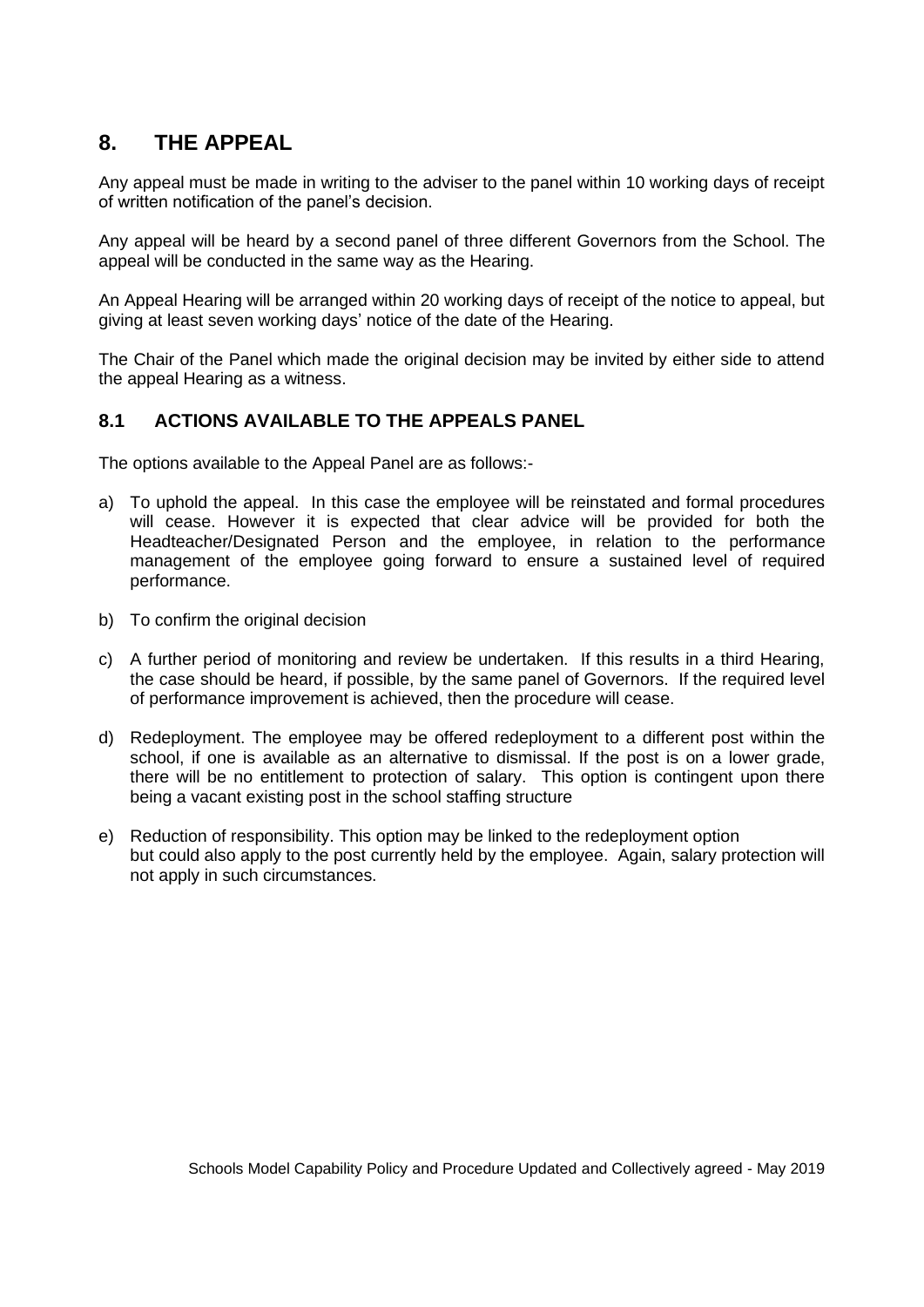### **APPENDIX 1 – EMPLOYMENT LAW AND GUIDANCE RELATING TO CAPABILITY**

- Education (School Teachers' Appraisal) (England) Regulations 2012.
- School Staffing (England) (Amendment) Regulations 2012
- Teachers' Standards
- School Teachers Pay and Conditions Document